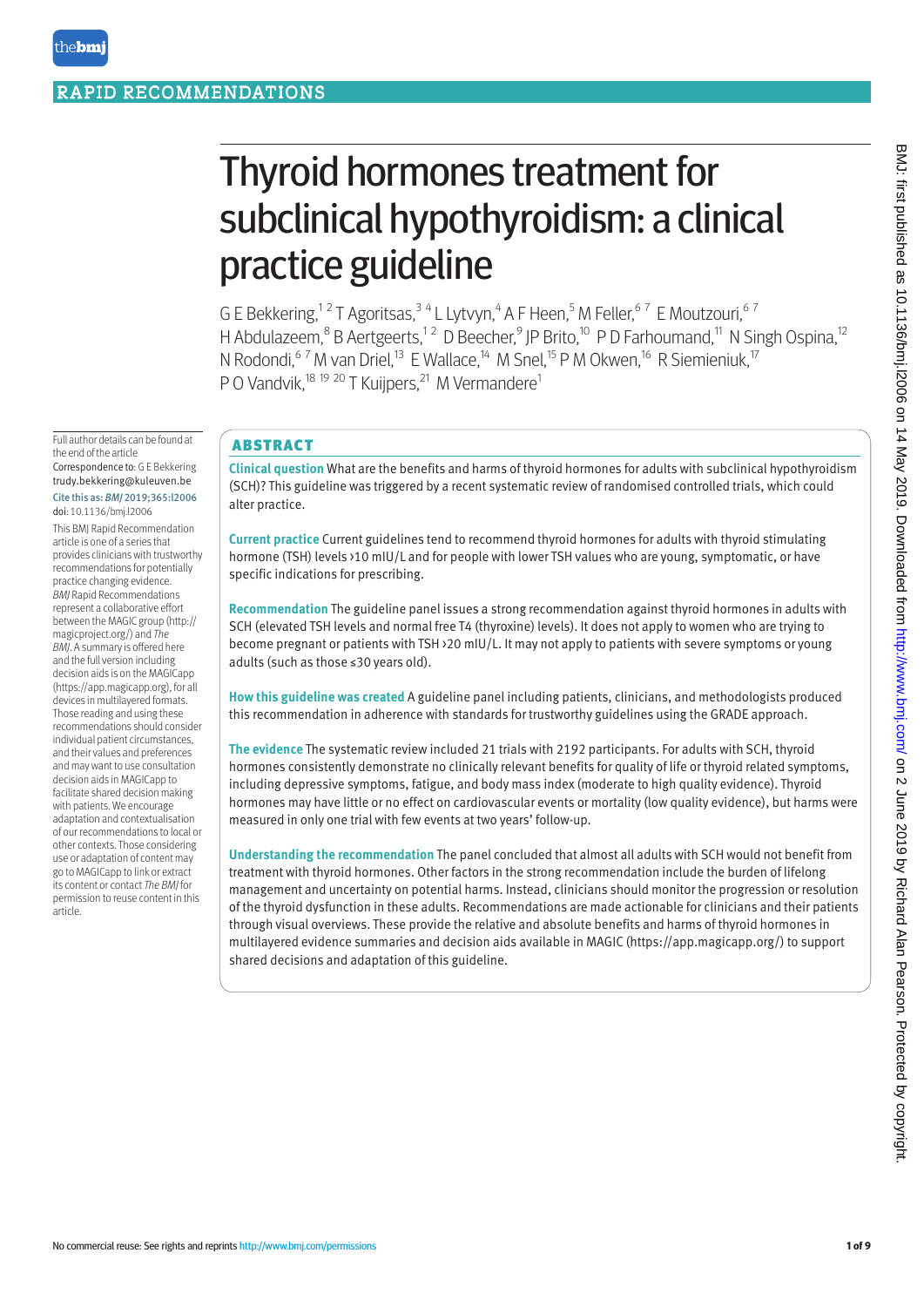# RAPID RECOMMENDATIONS

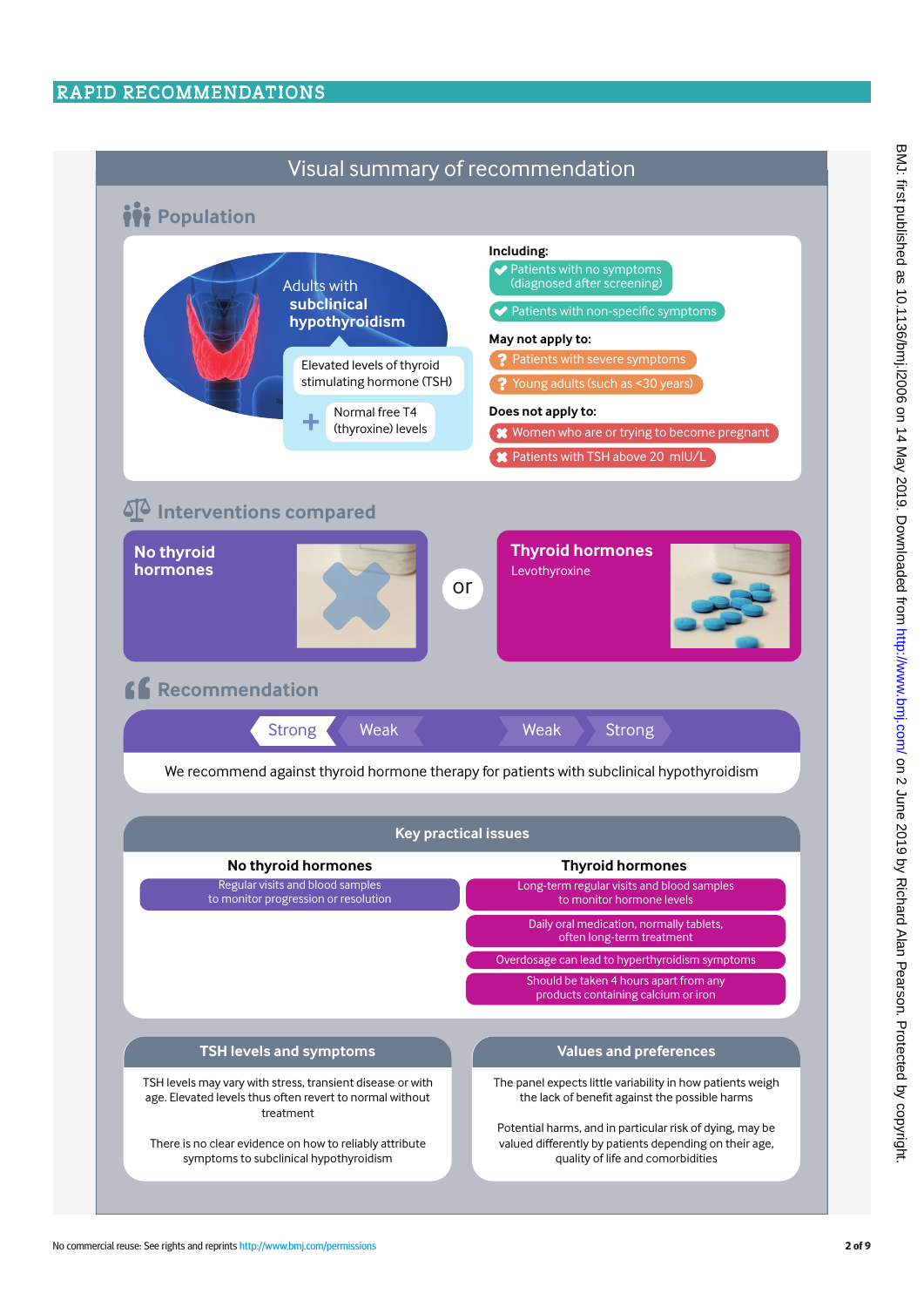# Comparison of benefits and harms

|                                                                                                                                              | For the elderly - about 65 years and older |                                |  |
|----------------------------------------------------------------------------------------------------------------------------------------------|--------------------------------------------|--------------------------------|--|
| Includes all the evidence, including from the largest TRUST trial<br>conducted among an elderly population with comorbidities (see Figure 2) |                                            |                                |  |
| <b>No thyroid hormones</b>                                                                                                                   | No important difference                    | <b>Thyroid hormones</b>        |  |
| After 1 year                                                                                                                                 | EQ-5D score: -0.59-1 (High better)         | <b>Evidence quality</b>        |  |
| General quality of life<br>0.85                                                                                                              | No important difference<br>0.83            | $\star \star \star \star$ High |  |
|                                                                                                                                              | Mean score: 0-100 (Low better)             |                                |  |
| Thyroid-related symptoms<br>16.7                                                                                                             | No important difference<br>16.5            | ★★★★ High                      |  |
| Fatigue / tiredness<br>28.6                                                                                                                  | No important difference<br>29.0            | ★★★★ High                      |  |
|                                                                                                                                              | Mean score: 0-21 (Low better)              |                                |  |
| Depressive symptoms<br>3.3                                                                                                                   | No important difference<br>3.6             | ★★★★ High                      |  |
| After 1.5 years                                                                                                                              | Mean score: 0-infinity (High better)       |                                |  |
| Cognitive function<br>27.1                                                                                                                   | No important difference<br>28.1            | ★★★★ High                      |  |
| After 2 years                                                                                                                                | Events per 1000 people                     |                                |  |
| Mortality*<br>14                                                                                                                             | No important difference<br>27              | $\star\star\star\star$ Low     |  |
| Cardiovascular events*<br>54                                                                                                                 | No important difference<br>48              | $\star \star \star \star$ Low  |  |
|                                                                                                                                              | Mean score: 0-100 (Low better)             |                                |  |
| Side effects<br>10.3                                                                                                                         | No important difference<br>10.9            | Moderate<br>****               |  |

# **For younger people (such as 65 and younger)**

The results of the systematic review were dominated by the large TRUST trial, conducted among the elderly. Therefore, the panel examined the evidence without this trial whenever possible. However, TRUST was the only study reporting on harms.

| <b>No thyroid hormones</b>                              |      | No important difference            |      | <b>Thyroid hormones</b> |
|---------------------------------------------------------|------|------------------------------------|------|-------------------------|
| After 1 year                                            |      | EQ-5D score: -0.59-1 (High better) |      | <b>Evidence quality</b> |
| General quality of life                                 | 0.85 | No important difference            | 0.82 | Moderate<br>****        |
|                                                         |      | Mean score: 0-100 (Low better)     |      |                         |
| Thyroid-related symptoms                                | 16.7 | No important difference            | 16.4 | ★★★★ High               |
| Fatigue / tiredness                                     | 28.6 | No important difference            | 29.0 | Moderate<br>****        |
|                                                         |      | Mean score: 0-21 (Low better)      |      |                         |
| Depressive symptoms                                     | 3.3  | No important difference            | 3.6  | ★★★★ High               |
| After 1.5 years<br>Mean score: 0-infinity (High better) |      |                                    |      |                         |
| Cognitive function                                      | 27.1 | No important difference            | 29.7 | ****<br>Low             |
| After 2 years                                           |      | Events per 1000 people             |      |                         |
| Mortality                                               | 14   | No important difference            | 27   | Very low<br>****        |
| Cardiovascular events                                   | 54   | No important difference            | 48   | Very low<br>****        |
|                                                         |      | Mean score: 0-100 (Low better)     |      |                         |
| Side effects                                            | 10.3 | No important difference            | 10.9 | ****<br>Low             |
|                                                         |      |                                    |      |                         |

<sup>\*</sup> Only a few deaths were observed, in a single trial. For mortality, we are 95% confident that the difference is between

5 fewer to 62 more deaths per 1000 patients taking levothyroxine. For cardiovascular events, we are 95% confident that the difference is between 28 fewer to 62 more events per 1000 patients taking levothyroxine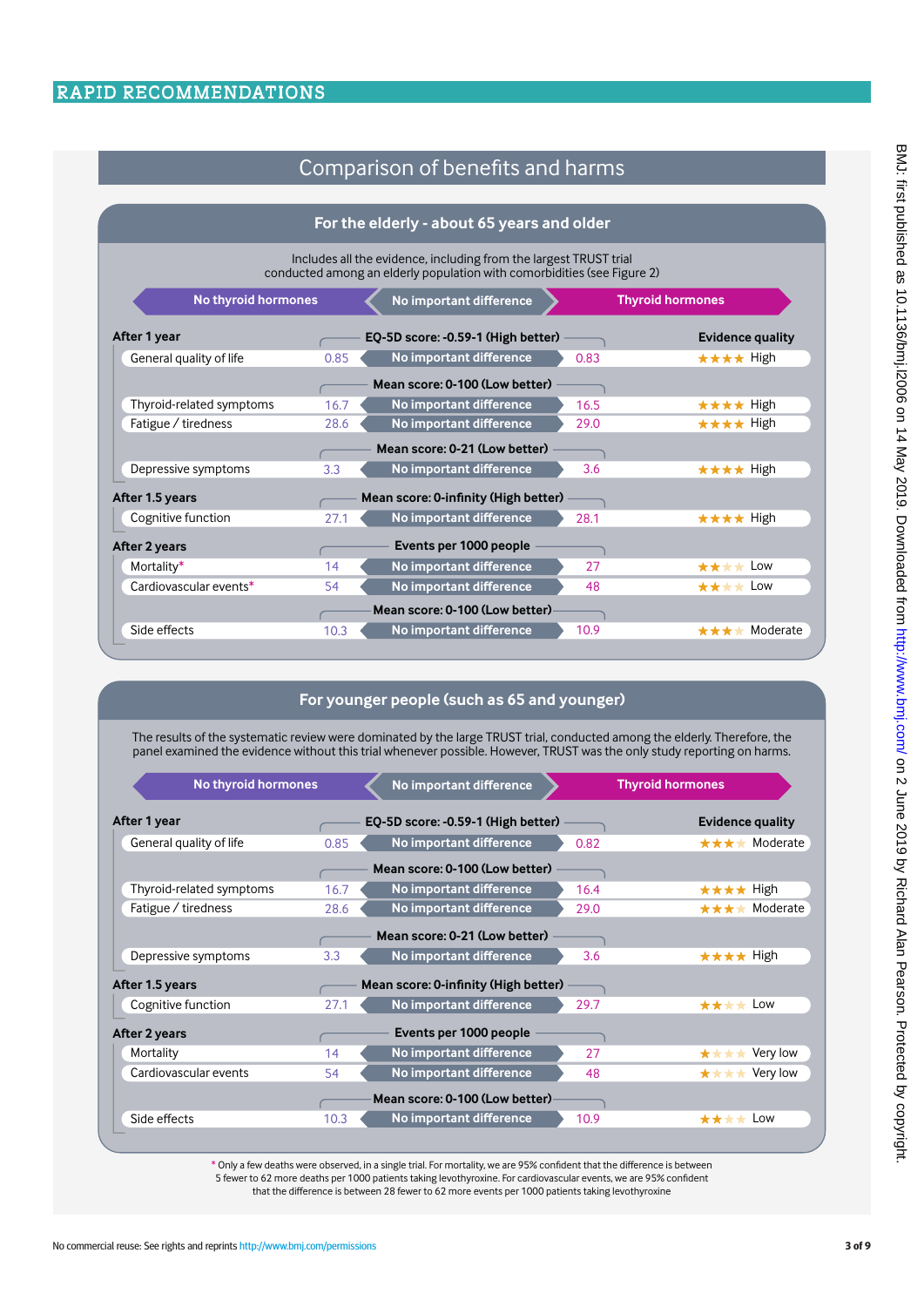**Subclinical hypothyroidism (SCH) is a biochemical state. The thyroid stimulating hormone (TSH) level is elevated, but the free T4 (thyroxine) level is normal. Some people may experience symptoms linked to the abnormality. Other data have suggested links to overt hypothyroidism and adverse outcomes such as increased risk of coronary heart disease. So it is reasonable to ask whether treatment with thyroid hormones might help symptoms, prevent overt hypothyroidism, or avoid longer term heart problems. Box 1 extends and references this understanding.**

This guideline was triggered by a systematic review, $^{15}$ summarising all studies on this question. It includes a large and new trial specifically in older people with TSH.<sup>16</sup> The results of the review might change practice. The main infographic provides an overview of the relative and absolute benefits and harms of treating SCH with thyroid hormones in standard GRADE format. Box 2 shows all of the articles and evidence linked in this Rapid Recommendation package.

#### **Current practice**

#### When to test for SCH

Historically, US guidelines recommended five-yearly screening of asymptomatic adults aged 35 years and older to identify thyroid dysfunction,<sup>17</sup> but it is uncertain if such screening has any clinical benefits.<sup>18</sup>

In clinical practice, thyroid function can be checked as part of routine screening or for diagnostic purposes in those with possible hypothyroidism based on physical or mental health signs and symptoms. In the UK about 25% of adults have thyroid function tests every year.<sup>19</sup> A recent overview showed an increase in the use of thyroid function tests over time.<sup>20</sup>

Patients and clinicians (general practitioners, internists, and endocrinologists) are commonly faced with abnormal thyroid function tests consistent with SCH. All parties collaboratively need to decide if and how to act.

#### WHAT YOU NEED TO KNOW

- •  Thyroid hormones should not be routinely offered to adults with SCH (strong recommendation according to GRADE).
- •  Thyroid hormones do not lead to important benefits for adults with SCH for quality of life or thyroid related symptoms including depressive symptoms and fatigue
- •  Taking a pill and attending periodic testing on an ongoing or lifelong basis is burdensome
- •  This recommendation builds on a recent systematic review and meta-analysis, which included the results of a new randomised controlled trial
- If implemented, this recommendation may substantially alter prescribing trends, which show that thyroid hormones are increasingly prescribed, most probably due to SCH

# Box 1|Overview of subclinical hypothyroidism (SCH)

#### What is SCH?

The definition of SCH varies. About 90% of all patients with SCH have TSH levels between 4 and 10 mIU/L.<sup>1</sup> TSH levels may increase with age, $^2$  and a slight increase of TSH may be normal for older people.

About 62% of TSH levels between 4 and 10 mIU/L normalise without intervention within five years.<sup>3</sup> There is biological variation in TSH levels. Levels may rise in response to stress and transient disease.<sup>4</sup> This biological variation in TSH values, means that one abnormal TSH level should be followed by a repeat blood test to confirm the diagnosis.<sup>5</sup>

According to the International Classification of Diseases (ICD), SCH does not have a separate code, but is typically labelled as "hypothyroidism, unspecified".

#### How common is it?

It affects 4-20% of the adult population.<sup>6</sup> This wide variation is due to poor consensus about the cut-off level for the diagnosis of SCH and regional variation between populations. It is more common in women, in older people, and those of white ethnicity.<sup>6</sup>

#### What are the symptoms?

Around 1 in 3 patients with SCH have no symptoms at all.<sup>7</sup> The type of symptoms people link to SCH include those of overt hypothyroidism: fatigue, muscle cramps, cold sensitivity, dry skin, voice changes, and constipation.<sup>8</sup> Other symptoms include poor memory, slowed thinking, weak muscles, puffy eyes, anxiety, and depression.<sup>7-10</sup> Many of these symptoms are not specific to hypothyroidism. Around 20-25% of people with normal TSH levels report one or two of these symptoms.<sup>7</sup> The relation between symptoms and biochemical TSH levels remains unclear.

#### What is the long term outlook?

The risk of progression to overt hypothyroidism ranges between 2% and 5% a year.<sup>11</sup> Presence of antibodies to thyroid peroxidase and, in particular, higher TSH levels increase this risk. $11-13$ 

Observational data suggest that SCH is associated with an increased risk of coronary heart disease, heart failure, and cardiovascular mortality, particularly in those with TSH levels >10 mIU/L.<sup>114</sup> Such associations were not found for most adults with TSH levels of 5-10 mIU/L.<sup>114</sup>

#### When to treat SCH

Guidelines generally recommend thyroid hormones for adults with TSH levels above 10 mIU/L. For those with lower TSH levels, most guidelines recommend treatment only when people are younger, symptomatic, or have other indications for prescribing (such as cardiovascular disease or antibodies to thyroid peroxidase). Table 1 summarises current guidance from various organisations. $5-22$ 

In many countries, the use of levothyroxine is increasing,<sup>4</sup> with a top ranking among the most prescribed drugs in the US in 2015. $^{23}$  Increasing treatment of SCH with thyroid hormone, and of levothyroxine in particular, is the most likely explanation for this increase. Research showed that prevalence of treated SCH has doubled from 1996 to 2006 and that people with TSH <10mIU/L were prescribed levothyroxine 1.3 times more in 2009 than in 2001 in the UK.<sup>19</sup> This increased prevalence of treated SCH was confirmed in Norwegian population surveys, despite a stable prevalence of the condition itself.<sup>24</sup> Other evidence includes a study by Taylor<sup>19</sup> showing that a third of adults were offered treatment after a single TSH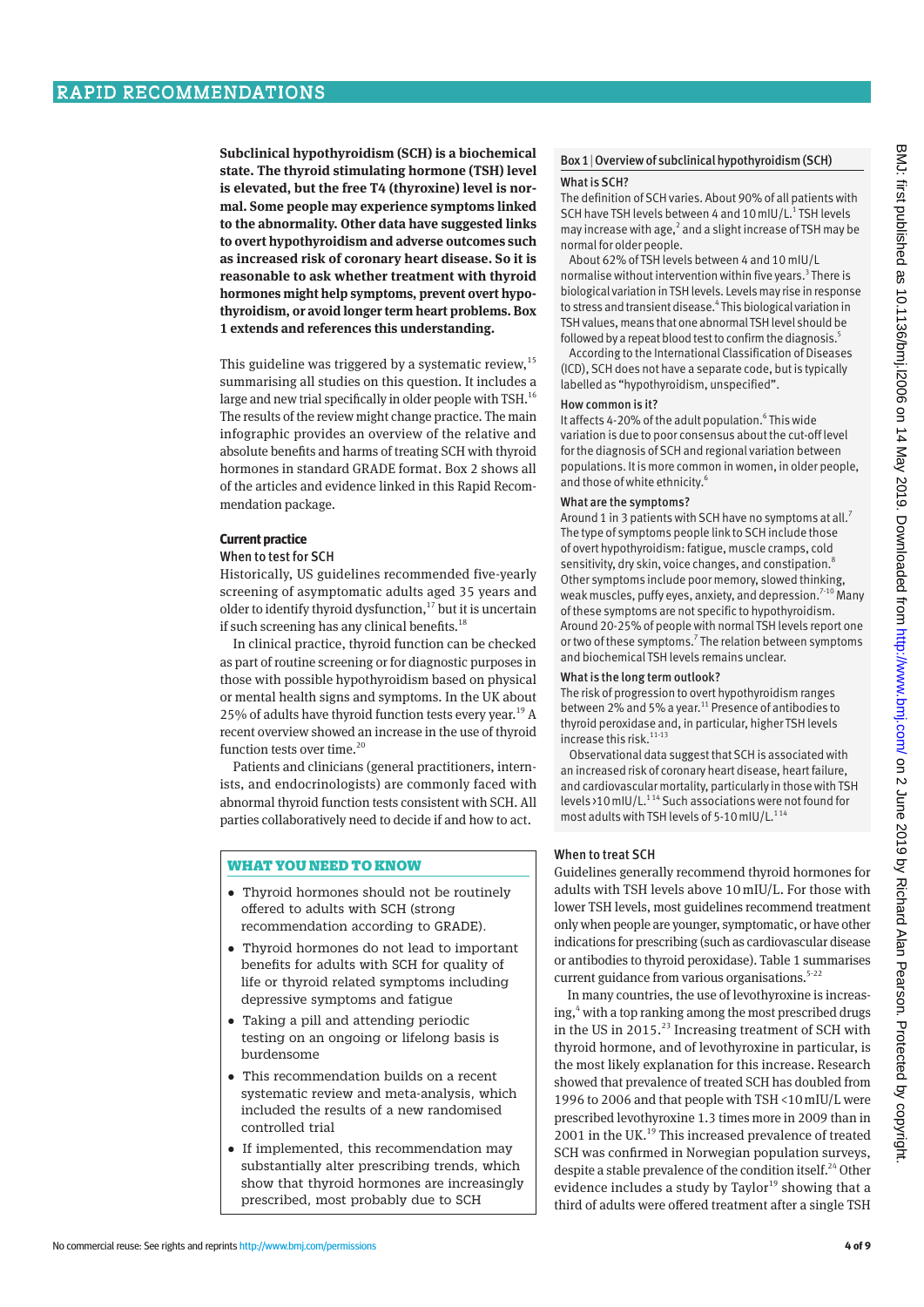Box 2| Linked sources in this BMJ Rapid Recommendations cluster

- Bekkering GE, Agoritsas T, Lytvyn L, et al. Thyroid hormones for subclinical hypothyroidism: a clinical practice guideline. *BMJ* 2019;365:l2006
	- Summary of the results from the Rapid Recommendations process
- Feller M, Snel M, Moutzouri E, et al. Association of thyroid hormone therapy with quality of life and thyroid-related symptoms in patients with subclinical hypothyroidism: a systematic review and meta-analysis. *JAMA* 2018;320:1349-59 doi:10.1001/jama.2018.13770
	- Review and meta-analysis of all available randomised trials that assessed thyroid hormones for subclinical hypothyroidism
- MAGICapp (https://app.magicapp.org/public/guideline/ nyqWPn)
	- Expanded version of the results with multilayered recommendations, evidence summaries, and decision aids for use on all devices

testing. Not all of these adults may actually have SCH as TSH levels fluctuate and may revert to normal without treatment.

Finally, some patients with symptoms may receive a trial of levothyroxine to evaluate improvement of symptoms, but in such an approach it is difficult to separate real from placebo effects. Once levothyroxine is started, most adults stay on the drug for several years.<sup>19</sup>

#### **The evidence**

The systematic review that triggered this guideline compared the effects of thyroid hormone treatment to that of no treatment or placebo in adults with SCH.<sup>15</sup>Figure 2 presents an overview of the characteristics of the randomised controlled trials (RCTs) and participants included in the review.

The systematic review includes 21 studies; the largest of which is the TRUST trial. This study examined the effects of thyroid hormone for SCH in over 700 elderly people aged

| Table 1   Current guidance on thyroid hormone treatment for subclinical hypothyroidism     |                                                                                                                                                                                                                                                                                 |  |
|--------------------------------------------------------------------------------------------|---------------------------------------------------------------------------------------------------------------------------------------------------------------------------------------------------------------------------------------------------------------------------------|--|
| Organisation                                                                               | Recommendation                                                                                                                                                                                                                                                                  |  |
| National Institute for Health<br>and Care Excellence (NICE) CKS<br>guidelines, $2018^{21}$ | $\cdot$ TSH >10 mIU/L:<br>- Age <70 years, treat<br>- Age ≥70 years, watch and wait<br>$\cdot$ TSH 4-10 mIU/L:<br>- Age < 65 years with symptoms, consider trial<br>- Age ≥65 years, watch and wait                                                                             |  |
| European Thyroid Association<br>$(ETA)$ , 2013 <sup>5</sup>                                | • Age <70 years:<br>-TSH >10 mIU/L, treat<br>- TSH < 10 mIU/L with symptoms, start trial<br>- TSH < 10 mIU/L without symptoms, observe<br>• Age >70 years:<br>-TSH <10 mIU/L, observe<br>- TSH > 10 mIU/L, consider treatment if clear symptoms or high cardiovascular risk     |  |
| American Thyroid Association<br>(ATA), 2012 <sup>8</sup>                                   | • TSH > 10 mIU/L, consider treatment<br>. TSH <10 mIU/L, consider treatment if symptoms suggestive of hypothyroidism,<br>positive antibodies to thyroid peroxidase, or evidence of atherosclerotic<br>cardiovascular disease, heart failure, or risk factors for these diseases |  |
| UpToDate, $2018^{22}$                                                                      | $\bullet$ TSH <7 mIU/L:<br>- Age > 65/70 years, observe<br>- Age < 65/70 years, treat if symptoms, observe without symptoms<br>• TSH 7-10 mIU/L:<br>- Age >65/70 years, treat if symptoms, observe without symptoms<br>- Age < 65 years, treat<br>• TSH >10 mIU/L: treat        |  |

#### Box 3| Exceptions to this *BMJ* Rapid Recommendation

#### This recommendation does not apply to

- Women who are trying to become pregnant. Such women were excluded from the studies. A systematic review of observational studies suggests that pregnant women with SCH may be at increased risk of adverse outcomes for both mother and baby.25 Guidelines recommend levothyroxine for pregnant women depending on TSH level and presence of antibodies to thyroid peroxidase<sup>26</sup>
- Those with very high TSH levels (>20mIU/L) and with normal T4 (thyroxine) levels. These findings could suggest overt hypothyroidism but would affect only a few patients

#### This recommendation may not apply to

- Those with severe symptoms, as few were included in the studies reviewed. However, there is no clear evidence on how to attribute symptoms to SCH reliably, even with severe symptoms
- Very young adults (such as ≤30 years old). Few of these patients were included in the studies, probably because SCH is so uncommon at younger ages
- Women at risk of unplanned pregnancy. Clinicians may consider offering thyroid hormones because pregnant women with SCH may be at increased risk of adverse outcomes for mother and baby<sup>25</sup>
- Patients who already take thyroid hormones. The evidence presented here looked at the effect of starting medication and only indirectly informs stopping it

65-93 years.16 Many participants had common comorbidities: 14% had ischaemic heart disease, 12% atrial fibrillation, 51% hypertension, 16% diabetes, and 12% had osteoporosis,<sup>16</sup> representative of a general elderly population. Because of its size, results of the TRUST trial dominate the results of the systematic review. For that reason, and to estimate the effect in younger patients, the guideline panel also looked at the results of the systematic review excluding the TRUST trial (see below).

The evidence applies to a broad range of adults with SCH as included in the systematic review. Some adults consulted physicians because of symptoms, others did not and were diagnosed after routine screening. The severity of symptoms, reported in seven studies (1263 adults) was mild to moderate. No studies included only patients with severe symptoms. For younger people (that is, those <30 years of age) and for patients with unusually high TSH levels (>20mIU/L with normal T4 levels) the evidence remains more indirect, although this concerns only a small minority of patients.

#### **Understanding the recommendation** Who does it apply to?

The recommendation applies to most adults, with SCH after at least two consecutive thyroid function tests, with or without mild to moderate symptoms, who are considering initiating thyroid hormone treatment. Box 3 shows situations where the guideline does not or may not apply.

#### Absolute benefits and harms

The panel made a strong recommendation against thyroid hormones for SCH, because there were no important benefits from treatment. In addition, we cannot rule out the possibility of harms.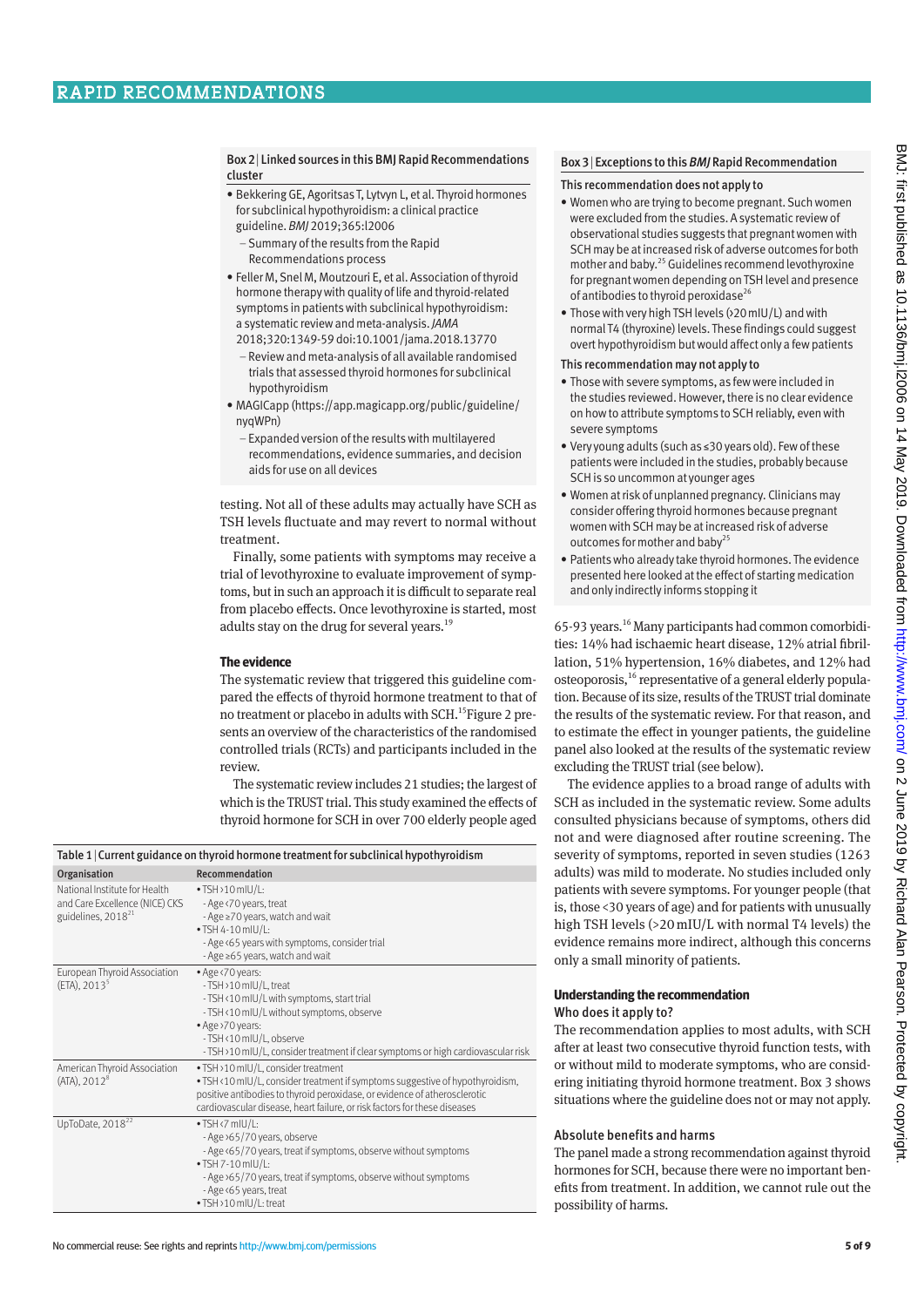

Fig 2| Characteristics of participants and trials included in the systematic review of the effects of thyroid hormone treatment for subclinical hypothyroidism (SCH)

#### *For older people (≥65 years)*

There was high certainty that there is little to no difference in general quality of life (QoL), thyroid related symptoms, depressive symptoms, fatigue, cognitive function, muscle strength, and body mass index (BMI). The results are consistent across these outcomes, which strengthens our confidence that there really is a lack of benefit (see main infographic).

On top of the absence of benefit, the panel were concerned about a signal of harm in those treated. There were between five fewer and 62 more deaths per year in the treatment group (this is the 95% confidence interval). This interval includes the possibility of benefit (5 fewer deaths) as well as harm (62 more deaths). Additionally, these deaths were evaluated in only one trial with a two year follow-up.<sup>16</sup> For these reasons, the panel had low cer-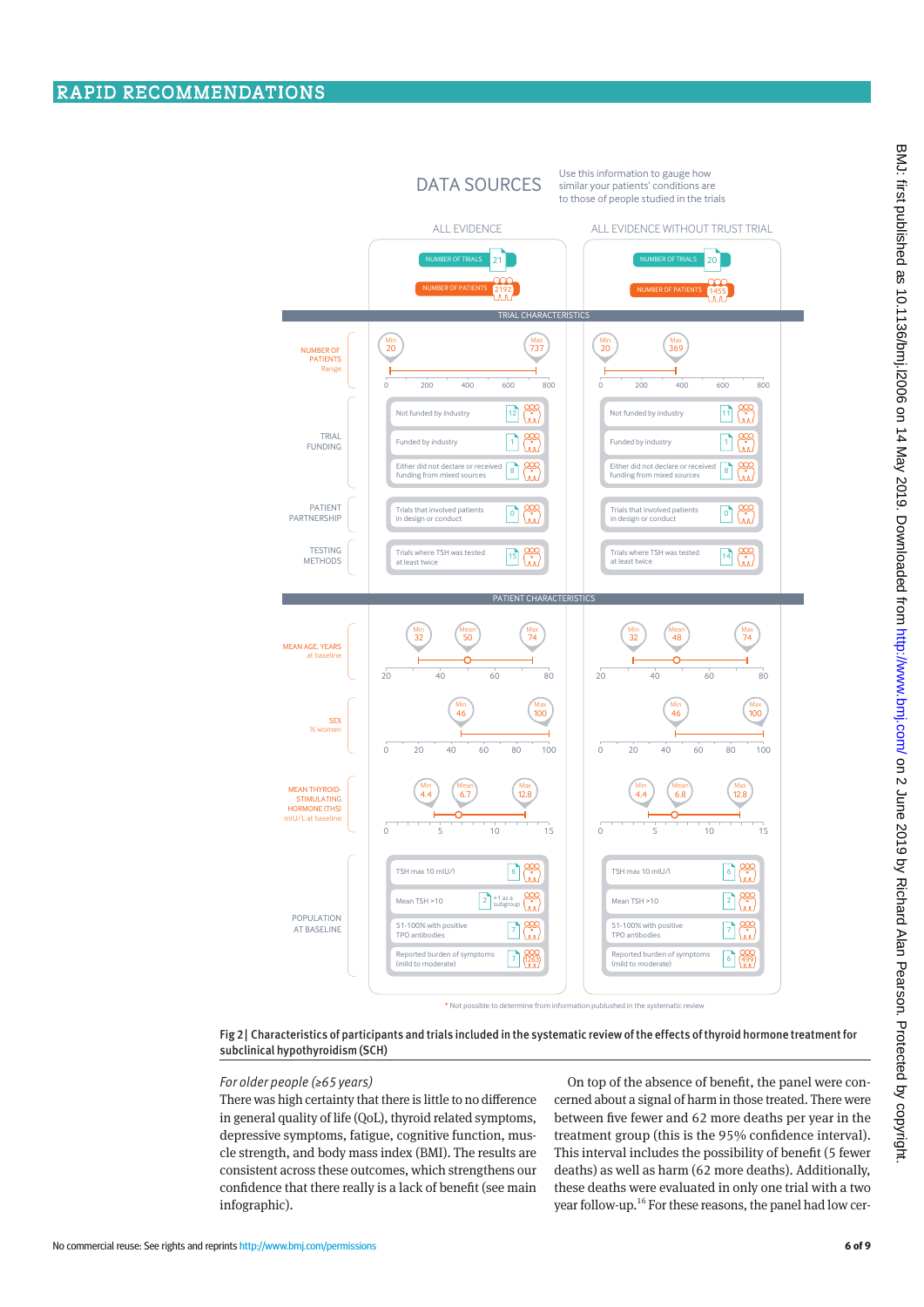|                                                                  | <b>No treatment</b>                                                      | <b>Treatment with levothyroxine</b>                                                                                                                                                                                                                                        |
|------------------------------------------------------------------|--------------------------------------------------------------------------|----------------------------------------------------------------------------------------------------------------------------------------------------------------------------------------------------------------------------------------------------------------------------|
| <b>MEDICATION</b><br><b>ROUTINE</b>                              |                                                                          | Daily oral medication, normally tablets, often<br>long term treatment                                                                                                                                                                                                      |
| <b>TEST &amp; VISIT</b>                                          | Regular visits and blood samples to<br>monitor progression or resolution | Long term regular visits and blood samples<br>to monitor hormone levels                                                                                                                                                                                                    |
| ADVERSE EFFECTS.<br><b>INTERACTIONS &amp;</b><br><b>ANTIDOTE</b> |                                                                          | Overdosage can lead to hyperthyroidism<br>symptoms (decrease in bone mineral density,<br>atrial fibrillation and other symptoms of drug<br>induced hyperthyroidism)<br>Levothyroxine should be taken 4 hours apart<br>from any supplements that contain calcium<br>or iron |
| <b>EMOTIONAL</b><br>WELL-BEING                                   | Anxiety of taking no treatment for a<br>known condition                  | Patients may be anxious about the occurrence of overt clinical hypothyroidism<br>Anxiety of taking treatment long term for a<br>known condition                                                                                                                            |
| COSTS&<br><b>ACCESS</b>                                          | Costs accumulate with regular testing                                    | Costs accumulate with long term treatment<br>and regular testing                                                                                                                                                                                                           |
| <b>FOOD &amp; DRINKS</b>                                         |                                                                          | Should be taken on empty stomach or 3-4<br>hours since last meal. Do not eat for 30-60<br>minutes after taking levothyroxine                                                                                                                                               |

# PRACTICAL ISSUES

Fig 3| Practical issues about the use or non-use of thyroid hormones for subclinical hypothyroidism (SCH)

tainty in this estimate. None the less, the panel agreed that the possibility of harms contributes towards the strong recommendation.

#### *For younger people (such as <65)*

There was no important benefit shown in younger groups. However, the panel's certainty in the estimates was slightly lower. There is moderate to high certainty that such patients experience little or no benefit from thyroid hormone therapy for SCH.

The panel re-analysed the data without TRUST (the largest trial, performed exclusively in older people). The panel examined the age distribution of each study's participants. The results in younger people remain consistent: probably no evidence of any benefits, and possibly little or no difference in risk for harms. For some outcomes, uncertainty increased: for example, for fatigue, certainty was rated down to moderate due to indirectness (the evidence only comes from older adults). There is low certainty about the lack of effect on cognitive function, but the panel recognises that this outcome is less relevant to younger, healthier patients.

The same is true for harms. However, the panel was concerned about the burden of lifelong treatment and the limited evidence about possible long term harms of thyroid hormones (such as adverse cardiovascular effects). In addition, patients may experience a delay in diagnosis of another condition (such as mood disorder).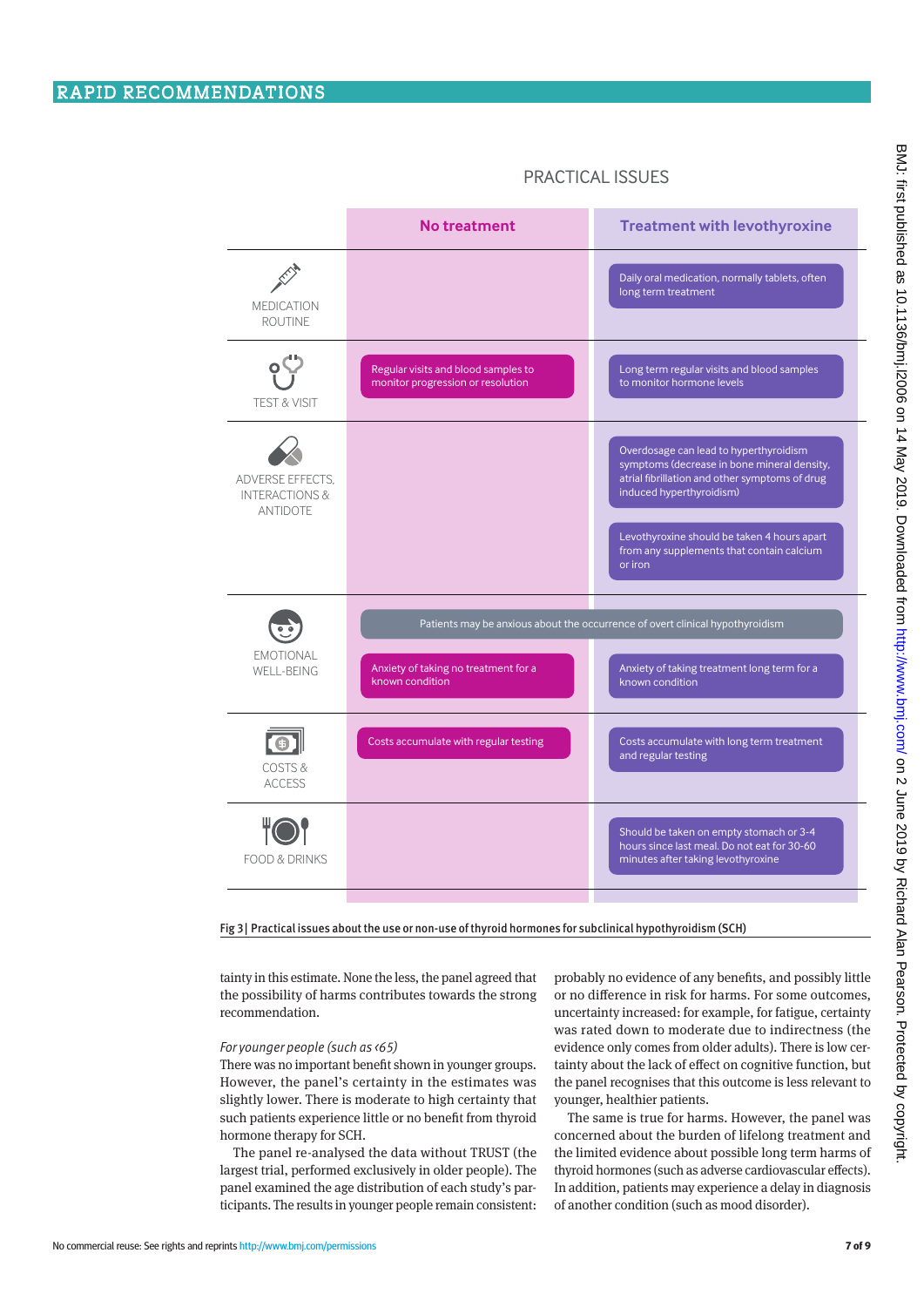# HOW WAS THIS RECOMMENDATION CREATED?

Our international panel included methodologists, general practitioners, internists, endocrinologists, and patient partners with subclinical hypothyroidism (SCH) (see appendix 1 on bmj.com for details of panel members). They decided on the scope of the recommendation and identified patient-important outcomes to inform the recommendations.

The panel met online to discuss the evidence and formulate a recommendation. No member had a financial conflict of interest; intellectual and professional conflicts were minimised and are transparently described (appendix 2 on bmj.com). The panel followed the *BMJ* Rapid Recommendations procedures for creating a trustworthy recommendation,<sup>27</sup> including using the GRADE approach to critically appraise the evidence and create recommendations (appendix 3 on bmj.com).28 The panel considered the benefits, harms, and burdens and other practical issues related to thyroid hormones in the context of SCH, as well as expected variations in patient values and preferences.<sup>29</sup> Within the GRADE approach, recommendations can be either strong or weak (also known as conditional), and for or against a specific course of action.<sup>3</sup>

# Values and preferences

The panel expects little variability in how patients perceive the lack of benefit. Harms may be more important as SCH is not a fatal disease, and most people are reasonably well when they are diagnosed. In addition, potential harms, and in particular risk of dying, may be valued differently by patients depending on their quality of life and comorbidities.

# Practical issues

Figure 3 outlines the key practical issues about the use or non-use of thyroid hormones. The option to treat is more burdensome for patients as treatment requires daily and possibly long term medication, follow-up, and blood tests. Both treating and not treating may result in anxiety.

## Cost and resources

Although we did not take costs and resources into account beyond direct costs to patients (such as out-of-pocket costs), thyroid hormones cannot be cost effective given the lack of important benefit, potential for harm, and associated costs.

## **Uncertainty**

Future research could explore whether there is an unidentified subgroup of patients who do benefit from treatment. No evidence of a potential subgroup or even a trend was observed in the current body of evidence, consistently across outcomes. Such research could consider whether there is more benefit in groups of people for whom there is less direct evidence and therefore more uncertainty, such as

•  Younger people (about ≤30 years old)

• People with more severe symptoms. There is uncertainty about potential harms, as these were studied only in the TRUST trial, which found only a few events after a follow-up of only two years. However, this uncertainty becomes important only when there is evidence of benefit.

Two people with lived experience of subclinical hypothyroidism were members of the panel and participated in the whole process. They identified and rated outcomes, and helped lead the discussion on values and preferences in a videoconference and in email discussions with the full panel. They noted patients may feel anxious about deteriorating or developing overt hypothyroidism when no treatment was given. To address this, regular follow-up is very important. They also mentioned that it is difficult for patients to make a decision when feeling unwell. We thank them for their contribution.

# **Updates to this article**

Table 2 shows the evidence that has emerged since the publication of this article. As new evidence is published, a group will assess this new evidence and make a judgment on the extent that it is expected to alter the recommendation.

At the time of publication, we identified one new trial in trial registries:

• IEMO, assessing the effect of thyroid hormones versus placebo in elderly aged 80 years with SCH, 80-plus thyroid trial (NTR3851 in Netherlands Trial Register).

| Table 2 New evidence which has emerged after initial<br>publication |                  |
|---------------------------------------------------------------------|------------------|
| <b>N</b> aw                                                         | Implications for |

|      | <b>New</b>                                     |          |                 | Implications for  |
|------|------------------------------------------------|----------|-----------------|-------------------|
| Date | evidence                                       | Citation | <b>Findings</b> | recommendation(s) |
|      | There are currently no updates to the article. |          |                 |                   |

Competing interests All authors have completed the *BMJ Rapid Recommendations* interests disclosure form and a detailed, contextualised description of all disclosures is reported in appendix 2 on bmj.com. As with all *BMJ Rapid Recommendations,* the executive team and *The BMJ* judged that no panel member had any relevant financial conflict of interest. Professional and academic interests are minimised as much as possible, while maintaining necessary expertise on the panel to make fully informed decisions. M Feller, M Snel, E Moutzouri, and N Rodondi participated in writing the systematic review that formed the evidence base for this guideline. JP Brito and N Singh Ospina wrote an editorial about the overuse of levothyroxine.

Funding This guideline was not funded.

Transparency: G E Bekkering affirms that the manuscript is an honest, accurate, and transparent account of the recommendation being reported; that no important aspects of the recommendation have been omitted; and that any discrepancies from the recommendation as planned (and, if relevant, registered) have been explained.

- 1 Rodondi N, den Elzen WP, Bauer DC, et al. Thyroid Studies Collaboration. Subclinical hypothyroidism and the risk of coronary heart disease and mortality. *JAMA* 2010;304:1365-74. 10.1001/ jama.2010.1361. pmid:20858880.
- 2 Tabatabaie V, Surks MI. The aging thyroid. *Curr Opin Endocrinol Diabetes Obes* 2013;20:455-9. 10.1097/01. med.0000433055.99570.52. pmid:23974775.
- 3 Meyerovitch J, Rotman-Pikielny P, Sherf M, Battat E, Levy Y, Surks MI. Serum thyrotropin measurements in the community: five-year followup in a large network of primary care physicians. *Arch Intern Med* 2007;167:1533-8. 10.1001/archinte.167.14.1533. pmid:17646608.
- 4 Rodriguez-Gutierrez R, Maraka S, Ospina NS, Montori VM, Brito JP. Levothyroxine overuse: time for an about face?*Lancet Diabetes Endocrinol* 2017;5:246-8. 10.1016/S2213-8587(16)30276- 5. pmid:28029536.
- 5 Pearce SH, Brabant G, Duntas LH, et al. 2013 ETA guideline: management of subclinical hypothyroidism. *Eur Thyroid J* 2013;2:215- 28. 10.1159/000356507. pmid:24783053.
- 6 Cooper DS, Biondi B. Subclinical thyroid disease. *Lancet* 2012;379:1142- 54. 10.1016/S0140-6736(11)60276-6. pmid:22273398.
- 7 Canaris GJ, Manowitz NR, Mayor G, Ridgway EC. The Colorado thyroid disease prevalence study. *Arch Intern Med* 2000;160:526-34. 10.1001/archinte.160.4.526 pmid:10695693.